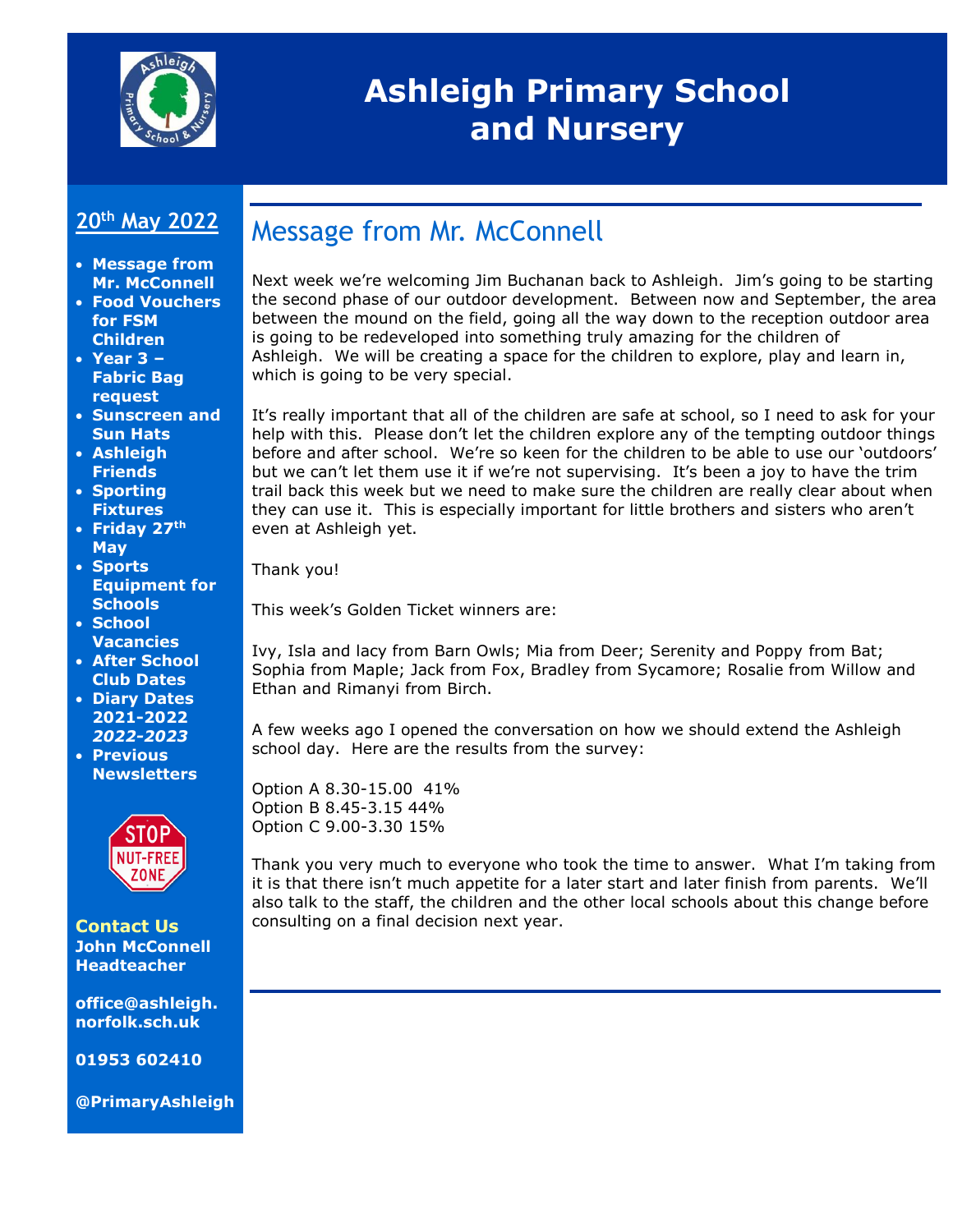## Food Vouchers for Free School Meal Eligible Children

- Support has been extended to cover the period April October 2022 for pupils eligible for means-tested Free School Meals.
- Norfolk County Council are not linking the food vouchers to the school holidays but are issuing them monthly to help families with the cost of living.
- Parents/carers may choose to save vouchers rather than spend at the time of issue so they have more funds available during the school holidays if they wish to, within the constraints of the three-month expiry date of the vouchers.
- Note: If vouchers expire, they cannot be reissued.
- Families currently eligible will automatically receive EdenRed email vouchers.
- If you believe you may be eligible and wish to apply, please go to: **[https://www.norfolk.gov.uk/education-and-](https://www.norfolk.gov.uk/education-and-learning/schools/school-meals-and-milk)**

#### **[learning/schools/school-meals-and-milk](https://www.norfolk.gov.uk/education-and-learning/schools/school-meals-and-milk)**

# Year 3 – Fabric bag request

On Monday 6th June, straight after half term, Year 3 will be looking at fabric bags and investigating how they are made. If you have any spare at home that you do not need back, please could you bring them into the school office or hand directly to a member of Year 3 staff

#### Sunscreen and Sun Hats

We have been enjoying lots more sunny weather just recently. Please could we ask that children have a sunhat with them everyday and sunscreen applied before they come to school. Staff are not permitted to help children with the application of sunscreen. Please could we also remind you of the following:

- We have been made aware that certain sunscreens contain nut oil.
- As the weather improves, children will be wearing sunscreen to school; please can we ask all parents/carers to check the ingredients and use an alternative.
- Given the nature of various nut allergies, we do strive to be a nut-free school. Thank you in advance for your support.

#### Ashleigh Friends **Plans for the Jubilee**

There's still time to submit some artwork for the Wymondham Jubilee Trail - drawings or paintings on a Royal or Jubilee theme need to be A4, with your child's name, age and school on the back - please hand them into the school office on Monday. Why not get creative over the weekend?

Ashleigh Friends will be selling trail sheets for the Wymondham Jubilee Trail outside the school office on Wednesday 25, Thursday 26 and Friday 27 May. Trail sheets are £2 each (cash only). And don't forget it's own clothes day on Friday!

We are also hoping to offer preloved uniform sales and will soon be asking for donations. More details to follow soon!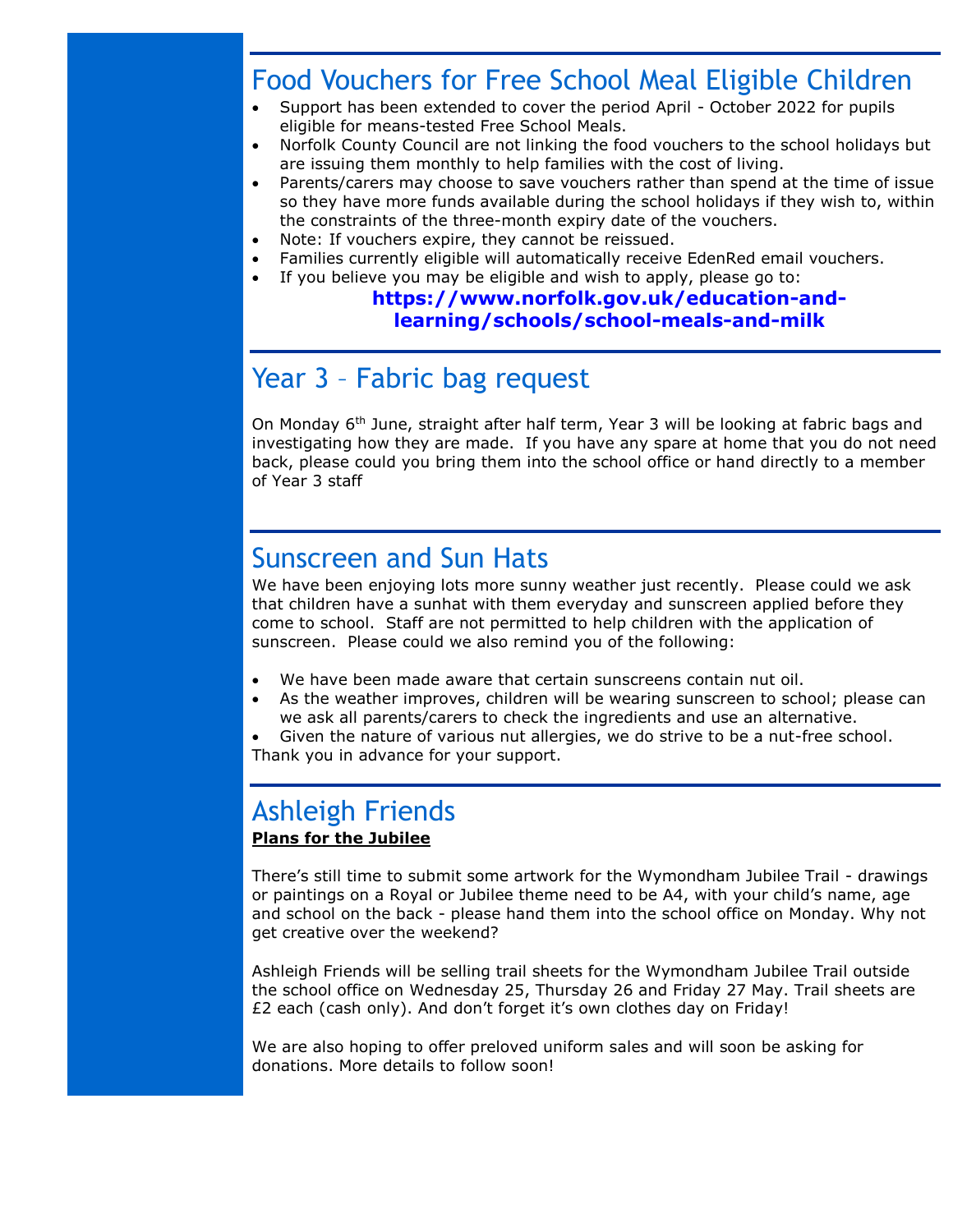#### Sporting Fixtures v Robert Kett Primary School

Monday 23rd May - LKS2 (5 a side) and UKS2 (7 a side) girls' football @ Ashleigh Wednesday 25th May - Y6 boys' football (9 a side) @ Ashleigh.

Parents/carers are invited to watch their child's match/es, we hope to see you on the touchlines!

# Friday 27th May – Non-School Uniform and Platinum Jubilee Picnic

The PTA are organising a non-school uniform day on Friday 27<sup>th</sup> May. In honour of the Queen's Jubilee celebrations children are welcome to wear red, white and blue, or other suitable non-school uniform on that day. A link will be sent out from SchoolMoney for a suggested donation of £1.

To tie in with this, we will also be holding a celebration Platinum Jubilee Picnic. Details to follow in a separate email.

### Sports Equipment for Schools

We are taking part in Archant's Sports Equipment for Schools campaign, please support us if you can by collecting the vouchers and sending them into school!

- Tokens will be daily in the Eastern Daily Press (two on Saturday), Norwich Evening News (two on Saturday) and weekly in the North Norfolk News, Dereham Times, Fakenham Times, Beccles & Bungay Journal, Lowestoft Journal and Great Yarmouth Mercury.
- Final token Saturday 16th July.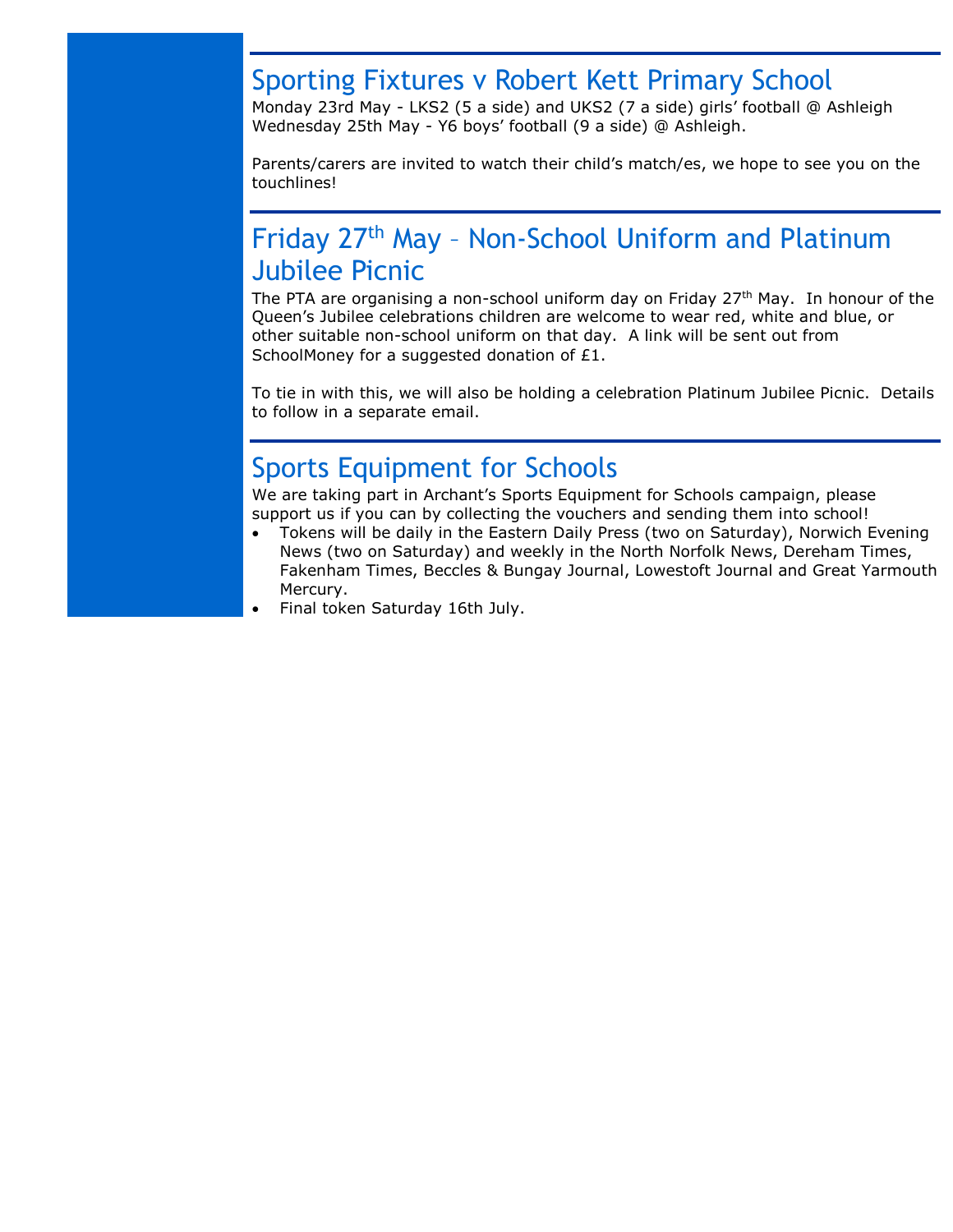

# **£20,000 WORTH OF SPORTS EQUIPMENT TO BE WON**

#### **START COLLECTING TOKENS TODAY**

# School Vacancies

 $\bullet$ 

- We currently have the following vacancies at Ashleigh: **Midday Supervisory Assistants**.
	- Salary £9.50 per hour
	- Monday Friday: 1 hour twenty minutes per day (11:55am-1:15pm)
	- Term time only.
	- Job details and an application form can be found at **<http://www.ashleighprimary.com/category/news/vacancies/>** or please contact the school office.

## After School Club Details

| Day       | <b>Club</b>            | <b>Years</b> | <b>Last Session</b> | <b>Pick-Up</b>     |
|-----------|------------------------|--------------|---------------------|--------------------|
| Monday    | <b>Bootcamp</b>        | $R - 6$      | $11th$ July         | 4:00 <sub>pm</sub> |
| Monday    | <b>Musical Theatre</b> | $1 - 6$      | $18th$ July         | 4:00 <sub>pm</sub> |
| Tuesday   | <b>Football</b>        | $1 - 6$      | $12th$ July         | 4:00 <sub>pm</sub> |
|           | (2 groups)             |              |                     |                    |
| Wednesday | Tennis                 | $3 - 6$      | $13th$ July         | 4:00 <sub>pm</sub> |
| Wednesday | <b>Street Dance</b>    | $R - 6$      | $13th$ July         | 4:00 <sub>pm</sub> |
| Thursday  | <b>Karate</b>          | $1 - 6$      | $14th$ July         | 4:00 <sub>pm</sub> |
| Thursday  | <b>Ukulele</b>         | $1 - 6$      | $14th$ July         | 3:45 <sub>pm</sub> |
| Friday    | <b>Bouncercise</b>     | $R - 6$      | $15th$ July         | 4:00 <sub>pm</sub> |
| Friday    | <b>Dodgeball</b>       | $3 - 6$      | $15th$ July         | 4:00 <sub>pm</sub> |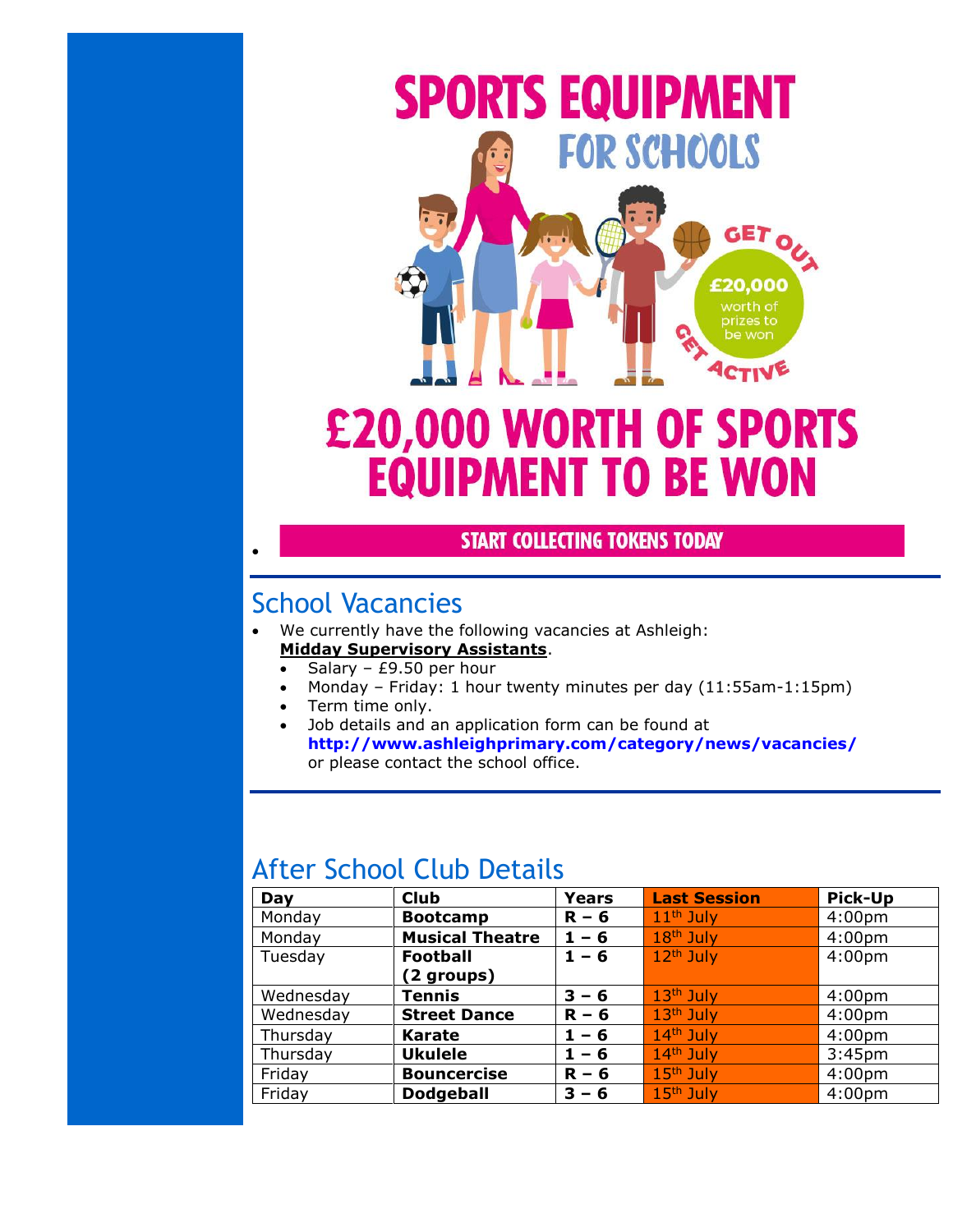Please remember to let the office know if your child will not be attending a club for any reason.

# Diary Dates

New or updated events

| 2021-2022 Dates            |                                                                       |  |  |
|----------------------------|-----------------------------------------------------------------------|--|--|
| <b>Summer Term</b>         |                                                                       |  |  |
| Mon 23rd May               | 3:15pm KS2 Girls' Football Match v Robert Kett (Home)<br>$\bullet$    |  |  |
| Wed 25 <sup>th</sup> May   | 3:15pm Y6 Boys' Football Match v Robert Kett (Home)<br>$\bullet$      |  |  |
| Fri 27 <sup>th</sup> May   | Platinum Jubilee Picnic Lunch and Non-school uniform day<br>$\bullet$ |  |  |
|                            | 9:30-11:30am Wymondham Cluster LINKS Meeting at the                   |  |  |
|                            | Bungalow, Robert Kett Primary School                                  |  |  |
|                            | 3:00/3:15pm School/Nursery close for Half Term<br>$\bullet$           |  |  |
| Mon 6 <sup>th</sup> Jun    | 8:30am/8:40am Nursery/School reopen<br>$\bullet$                      |  |  |
| Thurs 9 <sup>th</sup> Jun  | Y1 to Banham Zoo<br>$\bullet$                                         |  |  |
| Wed 15 <sup>th</sup> Jun   | Y5 to Harry Potter World<br>$\bullet$                                 |  |  |
| Wed 22 <sup>nd</sup> Jun   | Sports Day<br>$\bullet$                                               |  |  |
| Fri 24 <sup>th</sup> Jun   | 9:30-11:30am Wymondham Cluster LINKS Meeting at the<br>$\bullet$      |  |  |
|                            | Bungalow, Robert Kett Primary School                                  |  |  |
|                            | <b>Elm</b> visit to the River Tiffey<br>$\bullet$                     |  |  |
| Wed 29 <sup>th</sup> Jun   | Sports Day - Reserve<br>$\bullet$                                     |  |  |
| Thurs 30 <sup>th</sup> Jun | Y4 to Royal Norfolk Show<br>$\bullet$                                 |  |  |
| Fri 8 <sup>th</sup> Jul    | <b>Maple</b> visit to the River Tiffey<br>$\bullet$                   |  |  |
| Fri 22 <sup>nd</sup> Jul   | 9:30-11:30am Wymondham Cluster LINKS Meeting at the<br>$\bullet$      |  |  |
|                            | Bungalow, Robert Kett Primary School                                  |  |  |
|                            | 3:00/3:15pm School/Nursery close for Summer Holiday                   |  |  |

#### *Next Academic Year – September 2022-July 2023*

*Thursday 1st September 2022 Staff INSET Day Friday 2nd September Staff INSET Day Monday 5th September Staff INSET Day Monday 17th April Staff INSET Day Friday 26th May School closes for half term Monday 24th July Staff INSET Day*

*Tuesday 6th September School reopens for Autumn Term Friday 21st October School closes for October half term Monday 31st October School reopens after half term Friday 16th December School closes for Christmas holidays Wednesday 4th January 2023 School reopens for Spring Term Friday 10th February School closes for February half term Monday 20th February School reopens after half term Friday 31st March School closes for Easter holidays Tuesday 18th April School reopens for Summer Term Monday 1st May School closed for Bank Holiday Monday 5th June School reopens after half term Friday 21st July School closes for Summer holidays*

#### Previous Newsletters

If you would like information from any of our previous newsletters, please contact the office who will be able to help you.